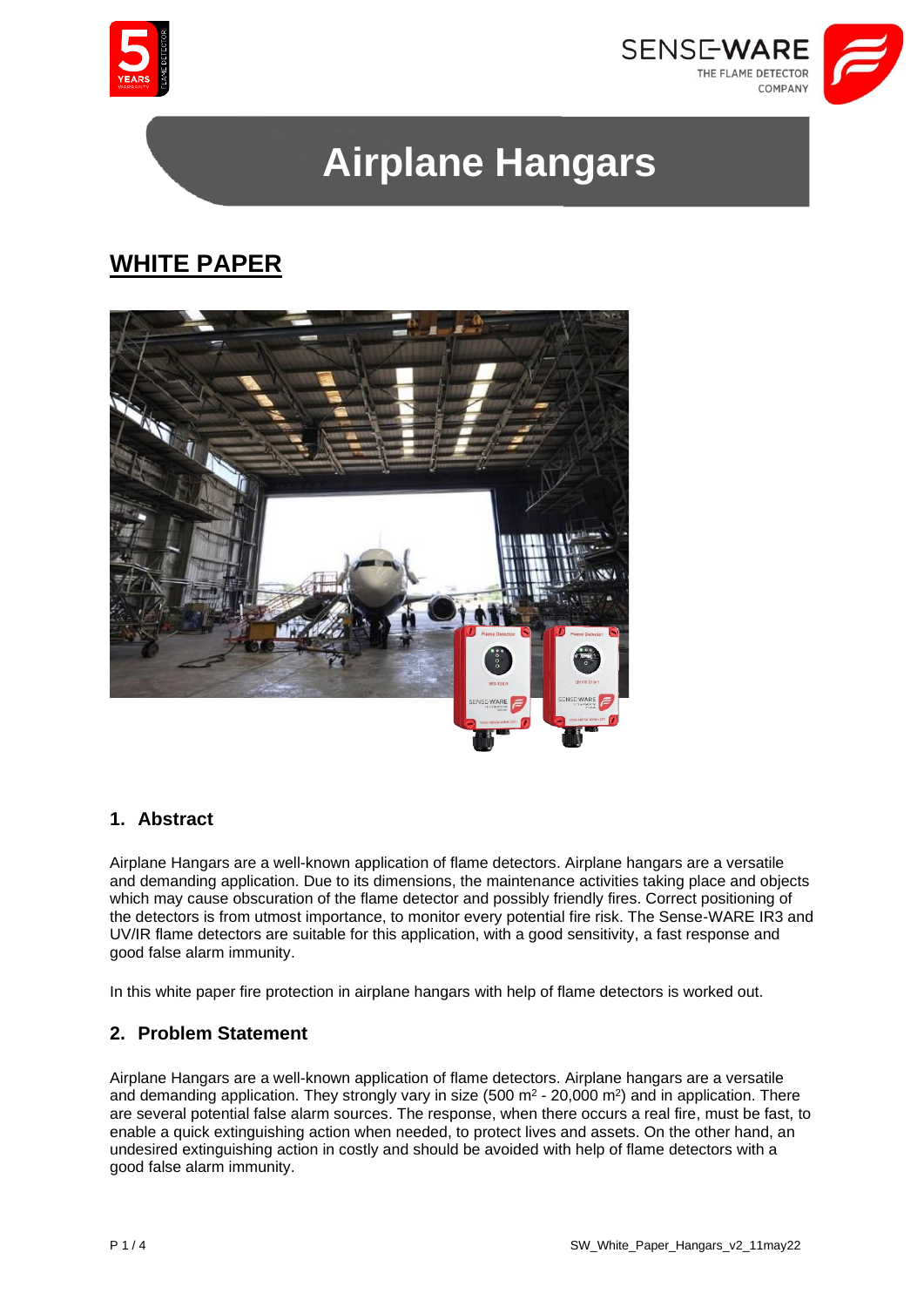



# **3. Background**

#### **3.1 introduction**

Airplane hangars are large, open floor areas with tall roof decks and tall doors, to house high-value airplanes. In many hangars the airplanes are not just stored but maintenance activities are taking place. Maintenance-activities automatically means that personnel are at work in the hangars. Their lives should be protected, next to the assets like the airplane(s) and the hangar and adjacent buildings. The Hangar and adjacent buildings are already costly, but the airplanes, stored in hangars are significantly more costly.

Hangar design is featured by a multiple of parameters:

- The floor area strongly varies from 500 m<sup>2</sup> for hangars for small airplanes to 20,000 m<sup>2</sup> for the biggest commercial airplanes.
- Airplane areas may be designed for individual or multiple airplanes per fire compartment.
- Just storage or maintenance activities (regular maintenance, repair, refurbishment, or complete overhaul of airplanes).
- Unfueled or fueled airplanes (unfueled highly limits impact of a fire; often airplanes are fueled, for operations reasons).
- Commercial airplanes, military airplane. And from Airbus or Boeing to Cessna.
- Variation in door heights.

In the following sections specific aspects of flame detection are discussed:

#### **3.2 Standards and regulation**

The American NFPA 409:2016 Standard on Airplane Hangars is worldwide accepted as standard for fire detection and suppression in airplane hangars, often combined with additional local legislation. The NFPA divides airplane hangars into groups and subgroups, each with its own door height and floor area and for every of these

#### **3.3 Fire risk**

The typical type of fire to be expected is a quickly expanding flaming spill fire. The value of the airplane(s) will exceed the value of the hangar significantly. Fast response of flame detectors in combination with foam extinguishing must protect the airplane(s).

The fire risks may well differ:

- If only defueled airplanes are allowed the risks are lower, then if also fueled airplanes are allowed. In the latter case, large quantities of fuel or may be present.
- If the airplane is only stored, but no maintenance is taking place, the risk is lower than if also maintenance is taking place. Airplane maintenance activities include potential ignition sources; spray painting, during refueling, grinding, or welding, an electrical fire, static discharge, or a heater.
- If multiple airplanes are stored the consequences are more severe. In this case may be chosen for compartmentation of the hangar.
- The combustibles to be expected are typically hydrocarbons; jet fuel (for example JP5), kerosene, lubricants, solvents, paints, hydraulic fuels. The flaming fires hereof can be detected with help of IR3 or UV/IR flame detectors.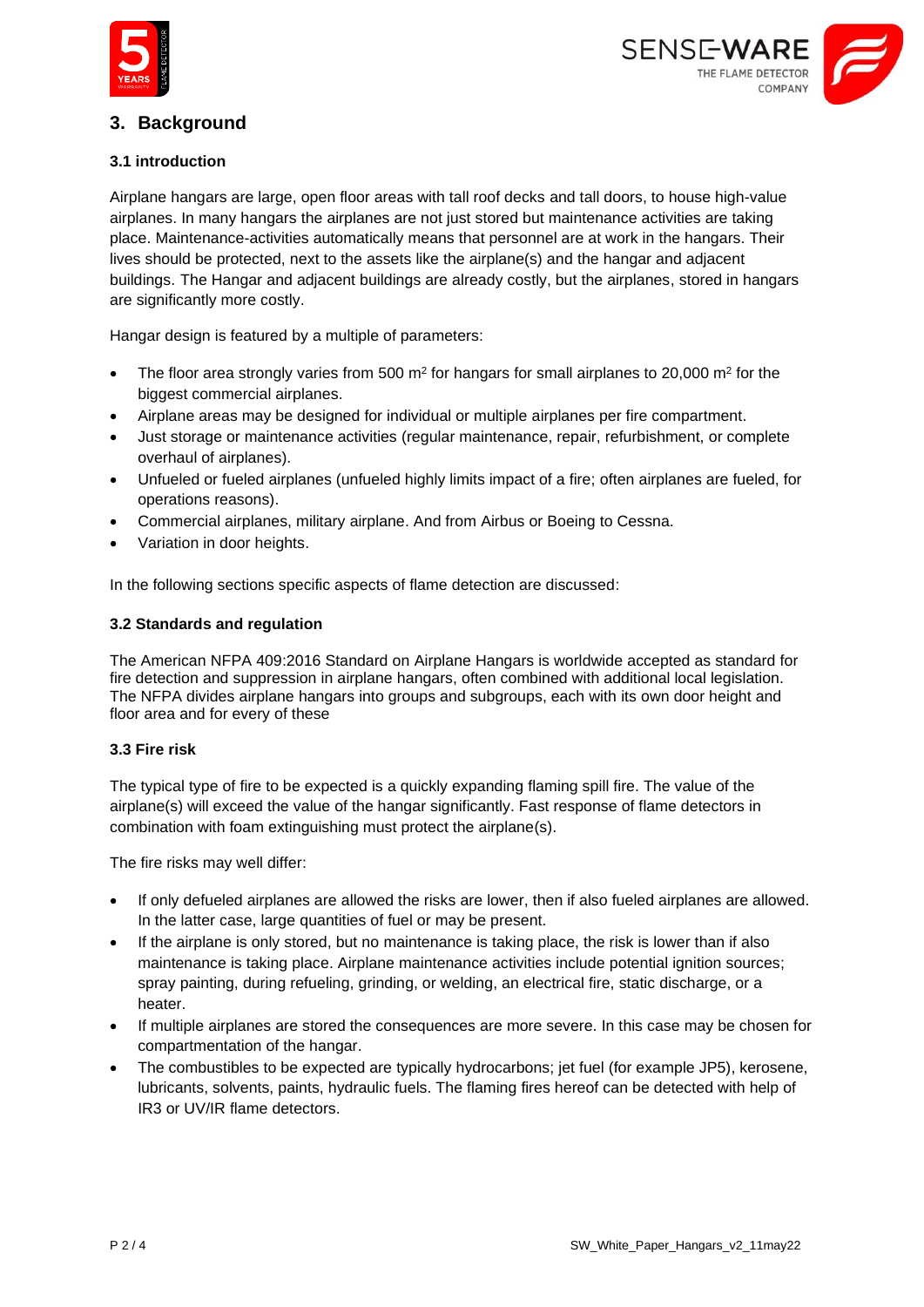



#### **3.4 Obscuration**

Flame detectors need a free sight. A hangar is an application with several potential obscuration sources. Obscuration effects must be limited to avoid delay in response, after a fire.

The sources of obscuration may be:

- The airplane to be protected: the wing, the fuselage.
- Mobile obscuration sources: counterbalanced lift trucks, scissors lifts, vertical lifts, tow equipment. scaffolding, ladders, maintenance platforms, mobile passenger boarding stairs, work benches, tooling trolleys, hoisting equipment.
- Tools and materials used for service, maintenance, repair, or outfit airplanes.
- Mezzanine floors.

#### **3.5 False alarm suppression**

False alarm suppression has two factors:

- the resistance of the detectors against false alarms caused by sunlight or by heat sources
- the quality of the positioning of the flame detectors in a way, that they will not see friendly fires A friendly fire may be observed by one or more flame detectors if the tall doors of a hangar are open and an afterburner of a military airplane or an Auxiliary Power Unit (APU) is visible for the detector(s).

In hangars, false alarms must absolutely bey avoided; in hangars fire suppression by a sprinkler system or foam extinguishing system (high density AFFF foam is quite common. When a stationary fire extinguishing system is activated by a false alarm, extinguishing [agent](https://dict.leo.org/englisch-deutsch/agent) will be released; for example Aqueous Film Forming Foam (AFFF). The foam itself is already costly, but also removal and cleaning up and salvage of the airplane(s). may be costly as well. Therefore, a flame detector with a good false alarm resistance and a good positioning of the flame detectors to avoid visibility of friendly fires is from utmost importance. The unwanted alarm immunity claims of Sense-WARE flame detectors have been witnessed by FM approvals. See page 22 of the manual Manual\_Flamedetectors\_UV-UVIR-IR3.pdf.

To additionally suppress the probability of a false alarm a voting system may be applied: two detectors must be in alarm to activate the stationary extinguishing system. Be aware, however, that both detectors must be able to see the same flaming fire, otherwise the activation of the fire suppression system may be unnecessary late.

#### **3.6 Project design**

Correct positioning of the detectors is from utmost importance, to monitor every potential fire risk. A correct detector positioning reverts to sections 3.2 to and including 3.5 of this white paper.

- The project design must comply with NFPA409 and local regulation (see section 3.2)
- The fire risks must be considered (see section 3.3)
- Sufficient flame detectors must be placed to avoiding obscuration (see section 3.4)
- A combination of area monitoring and object monitoring is to be expected. For the area monitoring, typically, the positioning of the flame detectors should be for under the wing monitoring and above the wing monitoring in figure 1. You can see the typical basic monitoring configuration of flame detectors. Additional object monitoring may be needed
- Visibility of potential friendly fires must be avoided (see section 3.5)